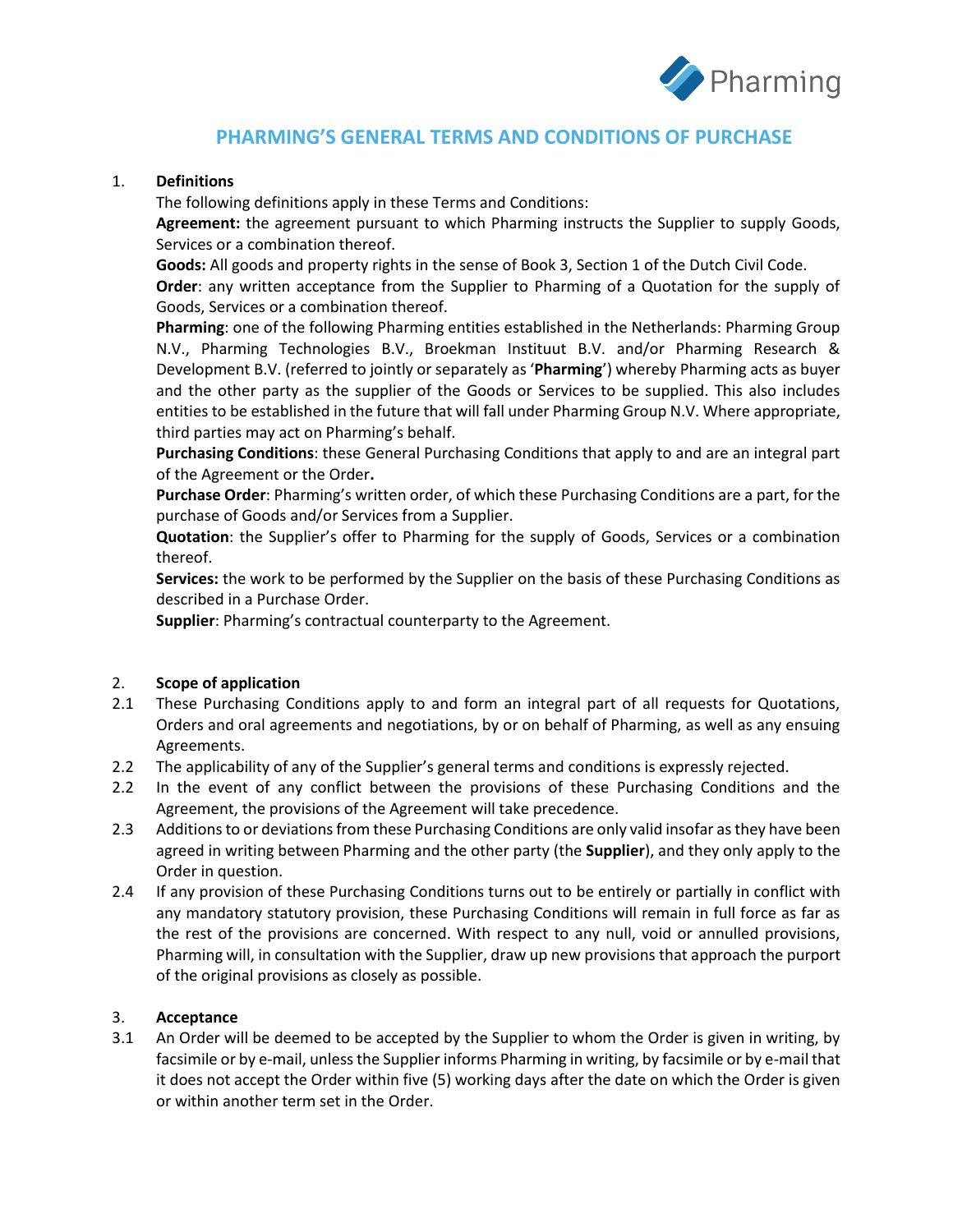

- 3.2 To the extent that the Supplier has commenced delivery of Goods or performance of Services without Pharming having accepted the Order in writing, Pharming may explicitly accept the Order in writing within five (5) working days after commencement of the delivery or work. In all other cases, no Agreement will have been entered into.
- 3.3 In the event of call-off contracts, the Order comes into effect when Pharming sends the order for a delivery or partial delivery in the context of the call-off agreement.
- 3.4 If designs, drawings, models, specifications, instructions, inspection regulations and the like that have been made available by Pharming or approved by it are used in the execution of the Agreement and/or Order, they are part of the Agreement and/or Order.
- 3.5 Agreements, additional agreements and/or undertakings made after the Agreement and/or Order are not binding unless one of Pharming's authorised representatives has confirmed them in writing with the Supplier.
- 3.6 Amendments to the provisions of the Agreement and/or Order will only be binding if the parties agree to them in writing. Pharming is under no obligation to purchase Goods exclusively from the Supplier or to purchase a minimum quantity of Goods from the Supplier.

# 4. **Delivery time, delivery and outsourcing to third parties**

4.1 The Agreement and/or Order will set out the delivery time or latest delivery date of the Goods. The delivery period will commence on the day on which Pharming issues the Order in writing, by fax or by e-mail. The delivery term is a final deadline: if the delivery term is exceeded, Supplier will be in default without further notice of default. The Supplier must notify the client immediately in writing of any imminent exceeding of the delivery time or date or any expected delay in the provision of services. In that case, Pharming is entitled to terminate the Agreement and/or Order without notice of default or judicial intervention and/or the right to compensation for the damages it has sustained and/or will sustain as a result of the delay.

The Supplier's notification will not affect Pharming's rights if the delivery period is exceeded.

- 4.2 If Pharming is unable to accept delivery of the Goods at the agreed time due to exceptional circumstances, the Supplier will – at Pharming's request – postpone delivery for a reasonable period to be determined by Pharming.
- 4.3 Unless otherwise stated in the Agreement and/or Order, delivery of the Goods will be delivered duty paid (DDP) to the address specified by Pharming, in accordance with the applicable provisions of the latest edition of Incoterms, published by the International Chamber of Commerce, that applies on the date of the Agreement and/or Order ('**Incoterms**').

The Supplier must mark the Goods as destined for Pharming and keep the Goods safe and insured until they are delivered to Pharming.

The Supplier will not make the Goods available or show the Goods to third parties or allow third parties access to the Goods without Pharming's prior written permission.

- 4.4 The Supplier will make all agreed documents available to Pharming prior to or at the same time as delivery. Pharming is at liberty to use this documentation, including reproducing it for its own use.
- 4.5 After delivery, Pharming will check the Goods for visible defects. Pharming will submit any complaints or claims regarding non-conformity to the Supplier within thirty (30) calendar days of delivery. The Supplier undertakes to deal with any complaints immediately and adequately. Pharming is entitled to return deliveries or partial deliveries of Goods that it has not agreed to at the Supplier's expense and risk.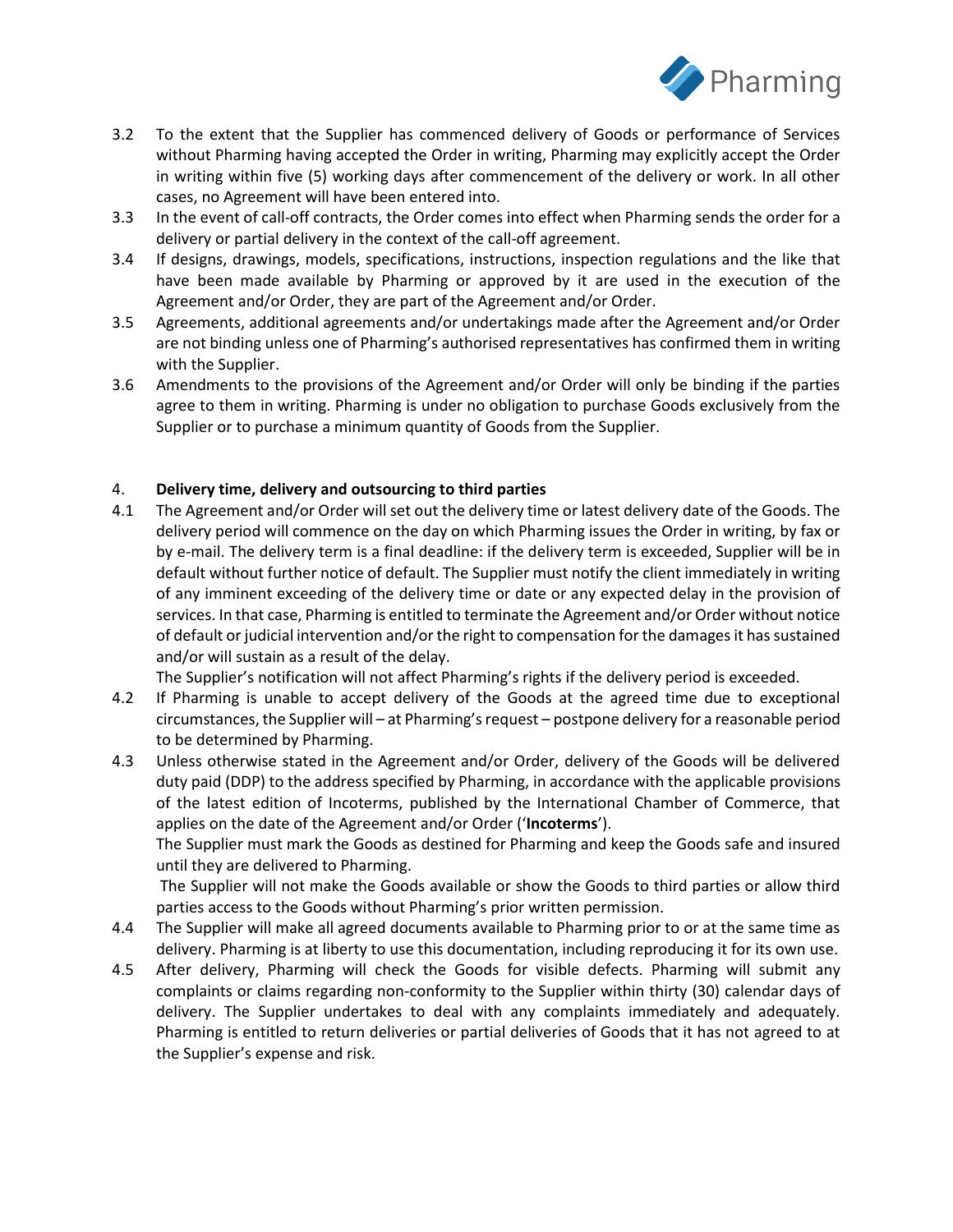

If quantities are delivered that deviate from the quantities as agreed, and the deviation is greater than is customary in the sector concerned, Pharming is entitled to reject delivery of the surplus or, if less has been delivered than agreed, the entire delivery at the Supplier's expense and risk.

- 4.6 The Supplier will not transfer or pledge the rights and obligations arising from the Agreement and/or Order to a third party without Pharming's prior written permission. Pharming is entitled to transfer the rights and obligations arising from the Agreement and/or Order to a third party.
- 4.7 If a delivery date, dates or term(s) is/are exceeded, the Supplier will owe Pharming an immediately payable penalty amounting to 1% of the entire invoice value of the Agreement and/or Order in question for each week that this failure continues, up to a maximum of 10%. The foregoing is without prejudice to Pharming's other rights, in particular, but not limited to, the right to suspend or terminate the Agreement and to full compensation.

# **5. Execution of the Order**

The Supplier is not permitted to outsource the work to a third party without Pharming's prior written permission. The Supplier will remain fully responsible and liable for work performed by third parties on behalf of the Supplier (including work performed by independent contractors and representatives) and indemnifies Pharming against all third-party claims arising from or related to work performed by third parties on behalf of the Supplier or Goods used or delivered by third parties (including ultimate liability for payment of taxes and social insurance premiums under the Dutch Wages and Salaries Tax and National Insurance Contributions (Liability of Subcontractors) Act) [*Wet Ketenaansprakelijkheid*].

# 6. **Transfer of ownership and risk**

- 6.1 Ownership of the Goods will pass unencumbered and unconditionally to Pharming at the time the risk for the Goods is transferred, as provided for in the Incoterms. Promptly after the aforementioned time, the Supplier will hand over to the client a complete set of the original shipping documents (bills of lading, master's receipts or other applicable documents), or, if so agreed, transfer the equivalent data file.
- 6.2 If Pharming makes partial payments for the Goods, or parts of the Good, in connection with the Order in anticipation of delivery of the Goods, ownership of the Goods, or parts of the Good, will pass to Pharming at the time of delivery of the Goods, or parts of the Good, to the Supplier or – in case of manufacturing – at the time that the Supplier has commenced manufacturing. The risk for these Goods will pass to Pharming at the time stipulated in the Incoterms.

# 7. **Packaging and transport**

- 7.1 The Supplier will ensure that the Goods to be delivered will be properly packaged, insofar as applicable in accordance with Pharming's instruction(s) and specification(s). The Goods to be delivered will not be packaged in packaging that, at the time of delivery, is – or is suspected to be – environmentally harmful or may otherwise pose a threat to safety, welfare or health, according to the statutory provisions and the state of the knowledge at the time.
- 7.2 On delivery of Goods, the Supplier will provide a packing list, which must state at least, but not exclusively, the quantity and nature of the Goods, the number of the corresponding Agreement, Pharming's contact person and the delivery address. Without this packing list, Pharming will be entitled to refuse to take delivery without being obliged to pay any fee or compensation.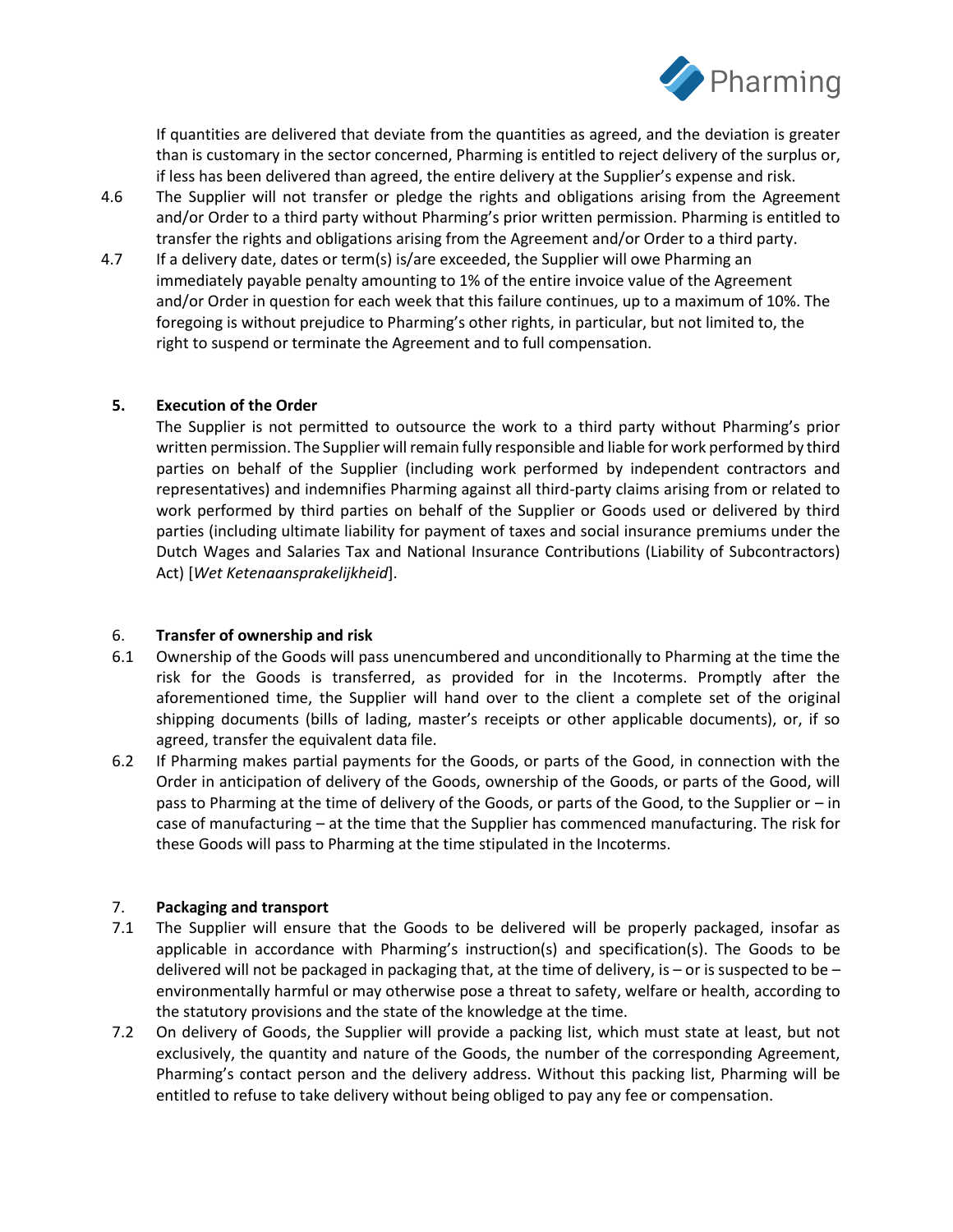

- 7.3. The supply and removal of materials and rubble, packaging, remnants and other waste released as a result of these activities will be carried out by and at the expense of Supplier in the manner prescribed by the applicable regulations.
- 7.4. The Goods must be delivered with all the documents intended for the optimal use of the Goods as well as with any guarantee certificates, quality marks and/or certificates. This means, among other things, that all parts, auxiliary materials, attachments, tools, spare parts, user instructions and instruction books that are necessary for the use intended by Pharming, or that the Supplier may reasonably assume are necessary for that use according to the purpose stated in the Agreement, must be included, even if they are not specifically mentioned in the Agreement.
- 7.5. Installation, assembly and other activities concerning the Goods delivered by the Supplier will be performed by the Supplier at its own expense and risk. The same applies if the Supplier has subcontracted this to a third party; this subcontracting will only be permitted with Pharming's prior written permission.

# 8. **Changes**

- 8.1 Pharming will be entitled to require a change in the quantity and/or the quality of the Goods to be delivered. Pharming will be entitled to change the designs, drawings, models, instructions, specifications, and the like with respect to the Goods to be supplied.
- 8.2 If, in the opinion of the Supplier, a change will have consequences for the agreed fixed price and/or the time of delivery, then before carrying out the change, it will be obliged to inform Pharming of this in writing as soon as possible, but at the latest within eight (8) working days after having been notified of the required change. If these consequences for the price and/or delivery time are, in Pharming's opinion, unreasonable in relation to the nature and scope of the change, Pharming will be entitled to cancel the Order or terminate it entirely or in part without judicial intervention by means of a written notification to the Supplier. A termination or cancellation based on this paragraph will not entitle either party to compensation for any damages.

# 9. **Price and payment**

- 9.1 Pharming is only obliged to pay the amounts agreed in the Agreement and/or Order. The prices stated in the client's Order are in euros and include packaging, transport costs, any customs duties and taxes and levies necessary for the Supplier to fulfil its obligations and are fixed, unless otherwise agreed in the Order. Additional costs that are not covered in advance by Pharming's written Order will not be eligible for reimbursement.
- 9.2 The prices for the provision of services are calculated on the basis of a fixed hourly rate.
- 9.3 The invoices must contain a detailed and itemised statement of the goods delivered and/or Services performed, must mention the turnover tax separately, and state the Purchase Order number corresponding to the Agreement and/or Order. Unless otherwise agreed in writing, payment of invoices will take place within thirty (30) days from the date of receipt of the invoice in question. Payment does not constitute acceptance of the Goods in question. Pharming is entitled to suspend payment if it discovers a shortcoming in Goods. Pharming is entitled to deduct amounts that the Supplier owes to it from the amounts.
- 9.4 The Supplier is not permitted to assign, pledge or transfer ownership of its claims against Pharming to any third party without Pharming's prior written permission.
- 9.5 In specific cases, Pharming is entitled to require a bank guarantee from the Supplier in the Agreement and/or Order.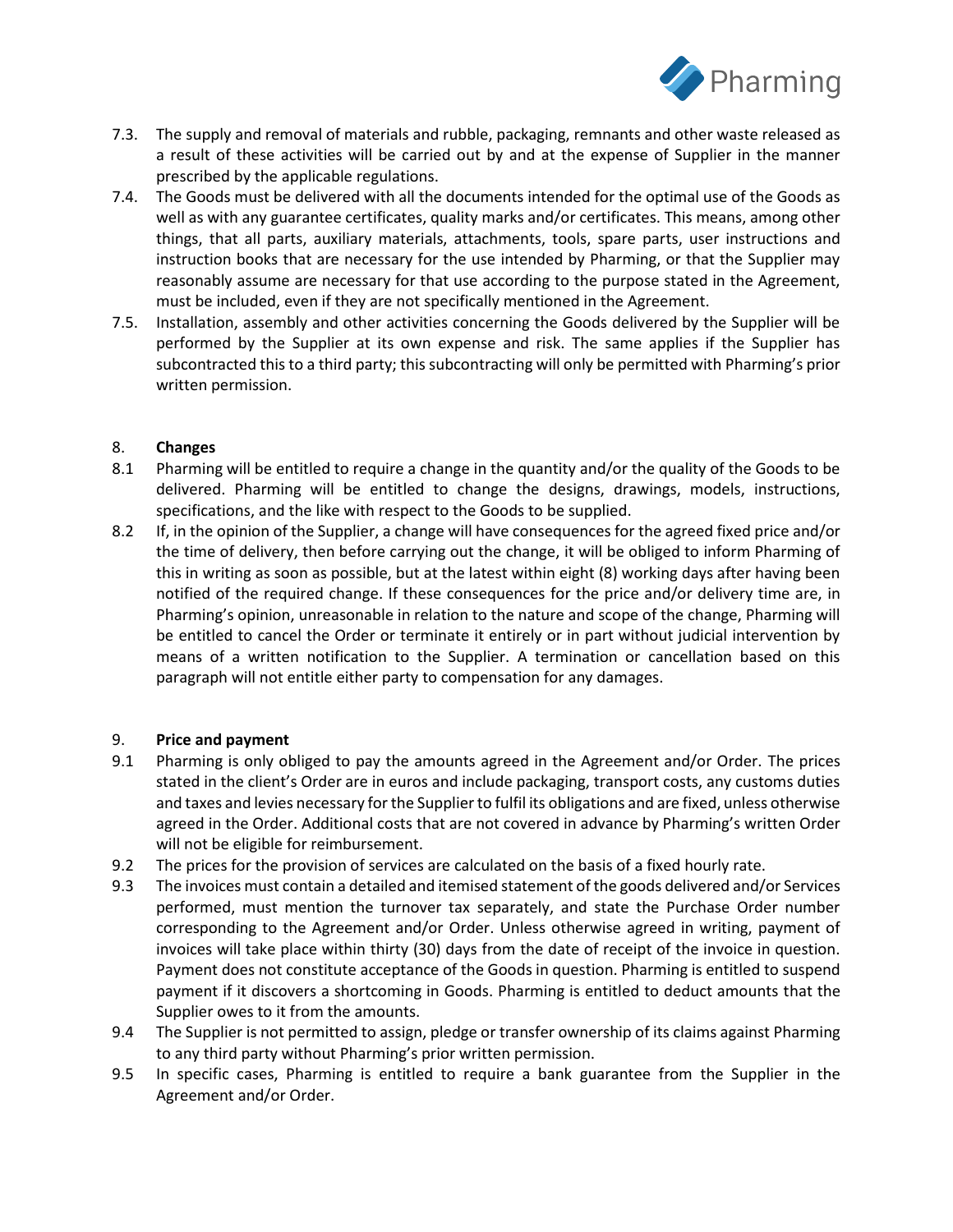

## 10. **Guarantees, liability and indemnification**

10.1 The Supplier guarantees that:

(a) the Goods are (i) new, of good quality and free from defects; (ii) in full accordance with Pharming's requirements, specifications, conditions, drawings, samples, business requirements and/or other information provided by Pharming; (iii) free from design defects; (iv) complete and suitable for the business purpose and use specified in the information provided by Pharming; and (v) do not infringe any third-party intellectual property rights, also with regard to the aforementioned business purpose and use; and that Supplier is the owner of the intellectual property rights or has sufficient rights to transfer the Goods, free of obligations vis-à-vis third parties.

(b) the legal and government regulations of the country of destination have been satisfied with respect to the Goods and that all approval documents required by the authorities have been obtained and will be given to Pharming; that the Goods meet the requirements of the safety and quality standards generally accepted in the industry concerned; that the Goods have the approvals and certificates required for their commissioning; and, to the extent necessary for the health or safety of persons or property, that they have the necessary clear instructions, safety precautions and warnings.

- 10.2 The Supplier is liable for and indemnifies Pharming against all third-party claims (including those from Pharming employees) in connection with acts or omissions of, or failure to perform, obligations (including the guarantees given under a) and b)) vis-à-vis Pharming by the Supplier and/or third parties involved in the execution of the Agreement and/or Order, and in connection with any infringement or alleged infringement of third-party intellectual property rights because of the Goods or their use.
- 10.3 The Supplier will be liable vis-à-vis Pharming for all damages that Pharming may suffer as a result of attributable breaches on the part of the Supplier. This explicitly includes loss of turnover and profit, trading loss and other consequential damages that Pharming and/or third parties may suffer as a result.
- 10.4 Supplier will be liable vis-à-vis Pharming for all damages that the Supplier, its personnel or others involved by it in the execution of the Agreement inflict on Pharming, to persons employed by or for Pharming and/or to its clients.
- 10.5 The Supplier will take out adequate insurance against the liability referred to in this article and it will allow Pharming to inspect – on request – the policy as well as proof of payment of the premiums owed in this respect.

#### 11. **Force majeure**

- 11.1 If the Supplier is prevented by force majeure that is permanent in nature from (further) fulfilling its obligations arising from the Agreement and/or Order, Pharming will be entitled to terminate the Agreement and/or Order in full or in part with immediate effect, without judicial intervention and without any obligation to pay compensation. Force majeure of a permanent nature will include temporary force majeure occurring at such a time that subsequent execution of the Order becomes impossible or pointless in Pharming's opinion.
- 11.2 If the Supplier is prevented by force majeure that is temporary in nature from (further) fulfilling its obligations arising from the Agreement and/or Order and the provisions of the previous paragraph of this article do not apply, Pharming's obligations will be suspended until such time as it is once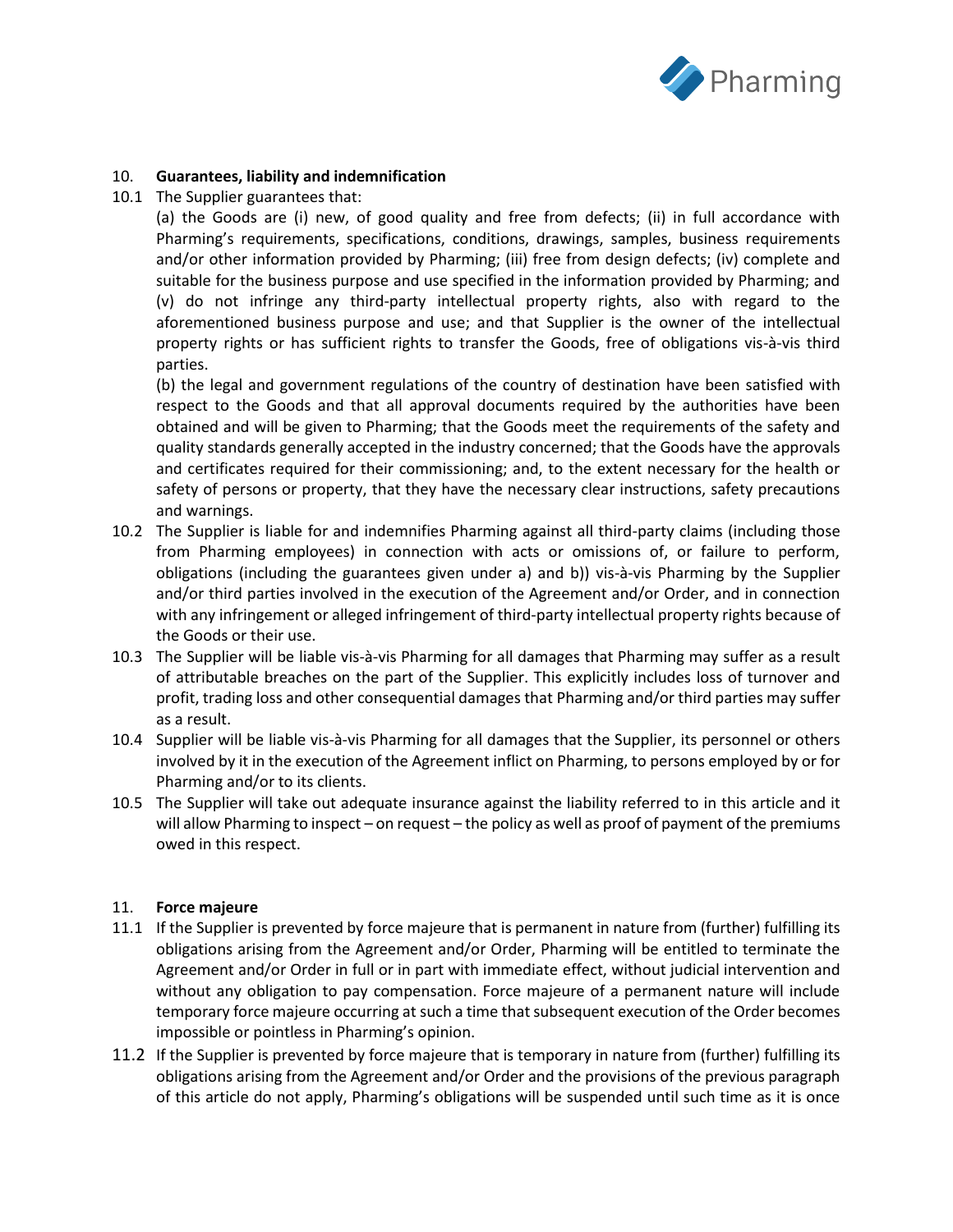

again able to fulfil its obligations. If subsequent performance is no longer possible or useful in Pharming's opinion, or if the force majeure lasts for one month or longer, Pharming will be entitled to terminate the Agreement and/or Order with immediate effect without judicial intervention and without any obligation to pay compensation.

11.3 Force majeure on the part of the Supplier will in any case not include attributable breaches of its suppliers, machinery breakdowns or interruptions in production, strikes or other industrial action.

### 12. **Attributable breaches and termination**

- 12.1 If the Supplier fails to meet any of its obligations arising from the Order or if Pharming can reasonably deduce that the Supplier will fail to meet these obligations, Pharming is entitled to suspend all its obligations towards the Supplier by means of a written statement, to cancel the Agreement and/or Order and/or to terminate the Agreement and/or Order, entirely or in part, without notice of default, without judicial intervention and without prejudice to all its other rights.
- 12.2 If the Agreement and/or Order is terminated in full, Pharming will return the Goods already delivered to Supplier at the Supplier's risk and expense against reimbursement of amounts already paid and costs of transport. In the event of partial termination, Pharming will pay a reasonable part of the agreed price for the Goods already delivered and that it has accepted.
- 12.3 Insofar as Pharming chooses to comply with the Agreement and/or Order, the Supplier is obliged to comply with it promptly in full and to replace or repair any rejected Goods at its own expense and risk. If the replacement or repairs carried out by Supplier are not properly performed within a reasonable period of time, which is to be determined by Pharming, or if in view of the safety and continuity of Pharming's business operations there is insufficient opportunity to have replacement or repairs performed by Supplier, as well as in the event of continuous delay in execution of the Agreement and/or Order or any part thereof, Pharming will be entitled to effect replacement, repair, delivery or performance in another way at the Supplier's expense and risk, without prejudice to the guarantees that the Supplier has stipulated.
- 12.4 Pharming is furthermore entitled to cancel the Agreement and/or Order with immediate effect or to terminate it in full or in part, without notice of default and without judicial intervention, by means of a written statement, if:
	- a) the Supplier applies for or is granted suspension of payments or a bankruptcy order;
	- b) the Supplier is placed under forced administration or an administration order;
	- c) the Supplier's company is sold or ceases operations or the Supplier dies;

d) the Supplier's licences that are necessary for the execution of the Agreement and/or Order are revoked;

e) the Supplier's assets or a significant part of the Supplier's operating resources, or Goods intended for the execution of the Agreement and/or Order, are seized entirely or in part;

f) Pharming's independence in the continuation of the Agreement or affiliated agreements and/or the Order are compromised.

If Pharming terminates the Agreement and/or Order for any of these reasons, it will never be liable to pay any compensation, without prejudice to the other rights accruing to Pharming, including the right to full compensation and reimbursement of the purchase price.

# 13. **Non-attributable breaches**

If one of the parties fails to fulfil its obligations, including guarantee obligations, and this is not due to its fault, nor is it accountable by law, a legal act or according to generally accepted standards,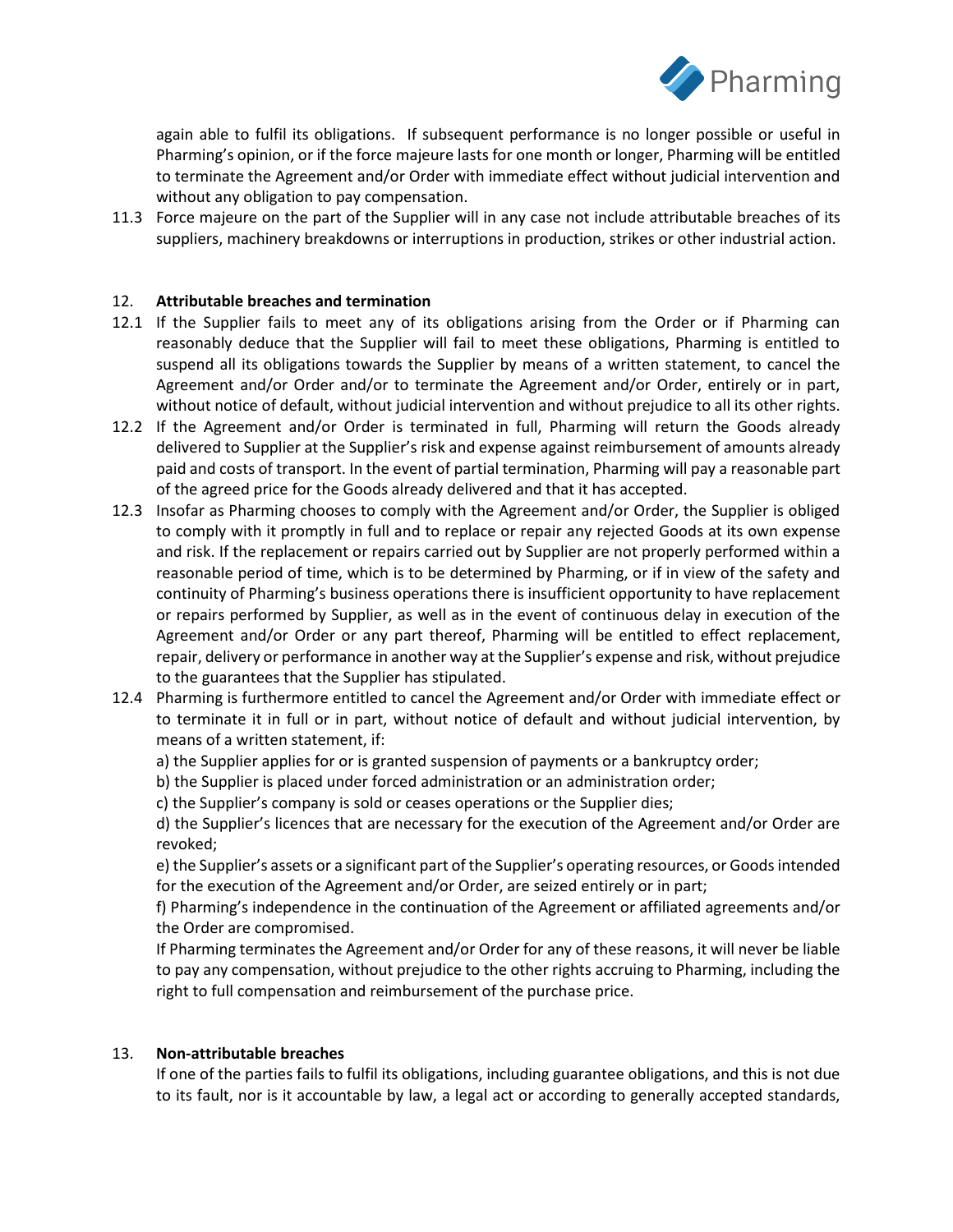

that party will be released from the fulfilment of those obligations and will immediately inform the other party accordingly. The latter will then be entitled to terminate the Agreement and/or Order entirely or in part, or to suspend the fulfilment of its obligations.

# 14. **Confidentiality and publicity**

- 14.1 The Supplier will not disclose the Agreement and/or Order and all data and/or materials and knowhow that come to its knowledge in connection with the execution of the Agreement and/or Order to third parties or use them for its own benefit or for the benefit of third parties without Pharming's prior written permission. Insofar as they are not (or no longer) required for the execution of the Agreement and/or Order, the Supplier will return all these materials, know-how and data (and all copies thereof) to Pharming without delay and without damage, or, if this is not reasonably possible, the Supplier will destroy them.
- 14.2 Without Pharming's prior written permission, the Supplier will not refer to the collaboration with Pharming or any Agreement and/or Order in publications or advertisements in magazines, newspapers, reports, consignment slips, brochures or other publications.

# **15. Intellectual property rights**

- 15.1 All Pharming's intellectual property rights that are vested in materials, drawings, models, instructions, specifications, equipment, software, tools and other resources that Pharming gives to the Supplier in the context of the execution of the Agreement will remain vested in Pharming. The Supplier is obliged to mark these items so that they can be recognised as Pharming's property and intellectual property, to keep them in good condition and insure them at Pharming's expense against all risks for as long as the Supplier acts as holder of these items on Pharming's behalf.
- 15.2 New intellectual property rights to Goods manufactured by the Supplier on Pharming's behalf, as well as improvements and additions to them, will accrue or be transferred to Pharming. To the extent that any further acts are required for the transfer of said rights, the Supplier will cooperate with the transfer of these intellectual property rights immediately on Pharming's request. The Supplier waives its personality rights to intellectual property created by the Supplier as part of the Agreement and/or Order.

# 16. **Transfer of rights and obligations**

Transfer of rights and obligations by a party to a third party requires the Supplier's prior written permission; in this case the transferring party will ensure that the Agreement and/or Order are executed by the third party concerned. Pharming will, however, be entitled to instruct the Supplier to deliver the Goods to another Pharming company and, in connection with that, to transfer all of its rights and obligations to this other company. The Supplier hereby gives its permission to this transfer in advance.

# 17. **Auxiliary materials**

17.1 Materials, drawings, models, instructions, specifications and other resources made available by the client or purchased or produced by the Supplier on behalf of Pharming will remain Pharming's property or will become Pharming's property at the time of purchase or production.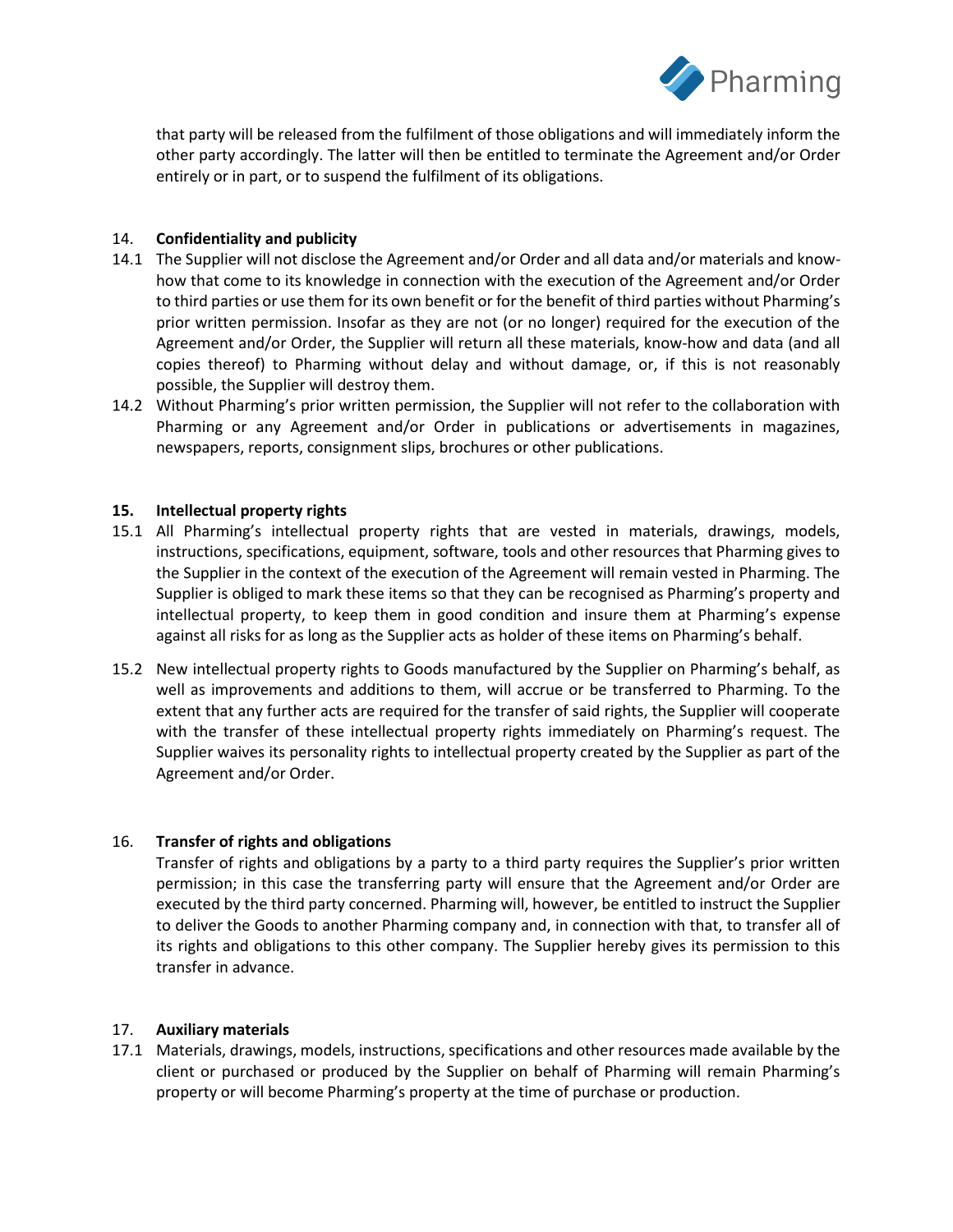

- 17.2 The Supplier is obliged to mark the auxiliary materials referred to in the previous paragraph so that they can be recognised as Pharming's property, to keep them in good condition and insure them at its expense against all risks for as long as the Supplier acts as holder of these auxiliary materials.
- 17.3 Changes to or deviations from the auxiliary materials referred to in paragraph 1 of this article, as well as the use of these auxiliary materials for or in connection with any other purpose than delivery to Pharming, are only permitted with Pharming's prior written permission; approval does not affect any of the Supplier's guarantee obligations.

# 18. **Inspections and checks**

- 18.1 Pharming is entitled to inspect the Goods. If no inspection is carried out at the Supplier's, Pharming may inspect the Goods after delivery for, inter alia, damage, size, quantity and weight.
- 18.2 If it has been agreed that Pharming will inspect the Goods at the Supplier's premises before delivery:

(a) the Supplier will keep the Goods ready for inspection at a specific time so that they can be inspected with due observance of the provisions under (b) before the expiry of the delivery period and the Supplier will notify Pharming of this time in writing;

(b) Pharming will commence inspection within two weeks of receipt of the notification referred to in (a) or within two weeks of the Goods being ready for inspection, whichever is later, and will complete the inspection within two weeks;

(c) at no charge to Pharming, the Supplier will make suitable premises and reasonable assistance in terms of staff and materials available to Pharming, if required;

(d) if the Supplier so requires, the inspection will be carried out in its presence or in the presence of an expert appointed by it;

(e) if Pharming rejects the Goods, without prejudice to any other rights or claims, it may require the Supplier to immediately present the missing or repaired or replacement Goods for inspection.

- 18.3 If the Supplier fails to perform an act required for the cooperation with an inspection or check, the resulting costs will be at his expense. If the Goods are inspected pursuant to paragraph 2(e), the costs involved will be at the Supplier's expense.
- 18.4 If the Goods are damaged or expended during an inspection, the Supplier will have no claims against Pharming in this respect if the Goods are rejected entirely or in part, and Pharming will have no claims against the Supplier in this respect if the Goods are approved.
- 18.5 If Pharming does not approve of the Goods on inspection, the Supplier will collect them from Pharming at its own expense within two weeks after Pharming has notified it of this. If the Supplier fails to fulfil this obligation, Pharming may have the goods collected from the Supplier at the Supplier's expense, without prejudice to all other rights or claims.

#### 19. **Personnel, equipment and materials**

- 19.1 Personnel engaged by the Supplier for the execution of the Agreement and/or Order must comply with the special requirements set by Pharming and, in the absence thereof, with the general requirements of professional competence and expertise.
- 19.2 If Pharming considers that personnel are not sufficiently qualified, Pharming may order them to be removed and the Supplier will then be obliged to replace them without delay, taking into account the provisions of paragraph 1 of this article.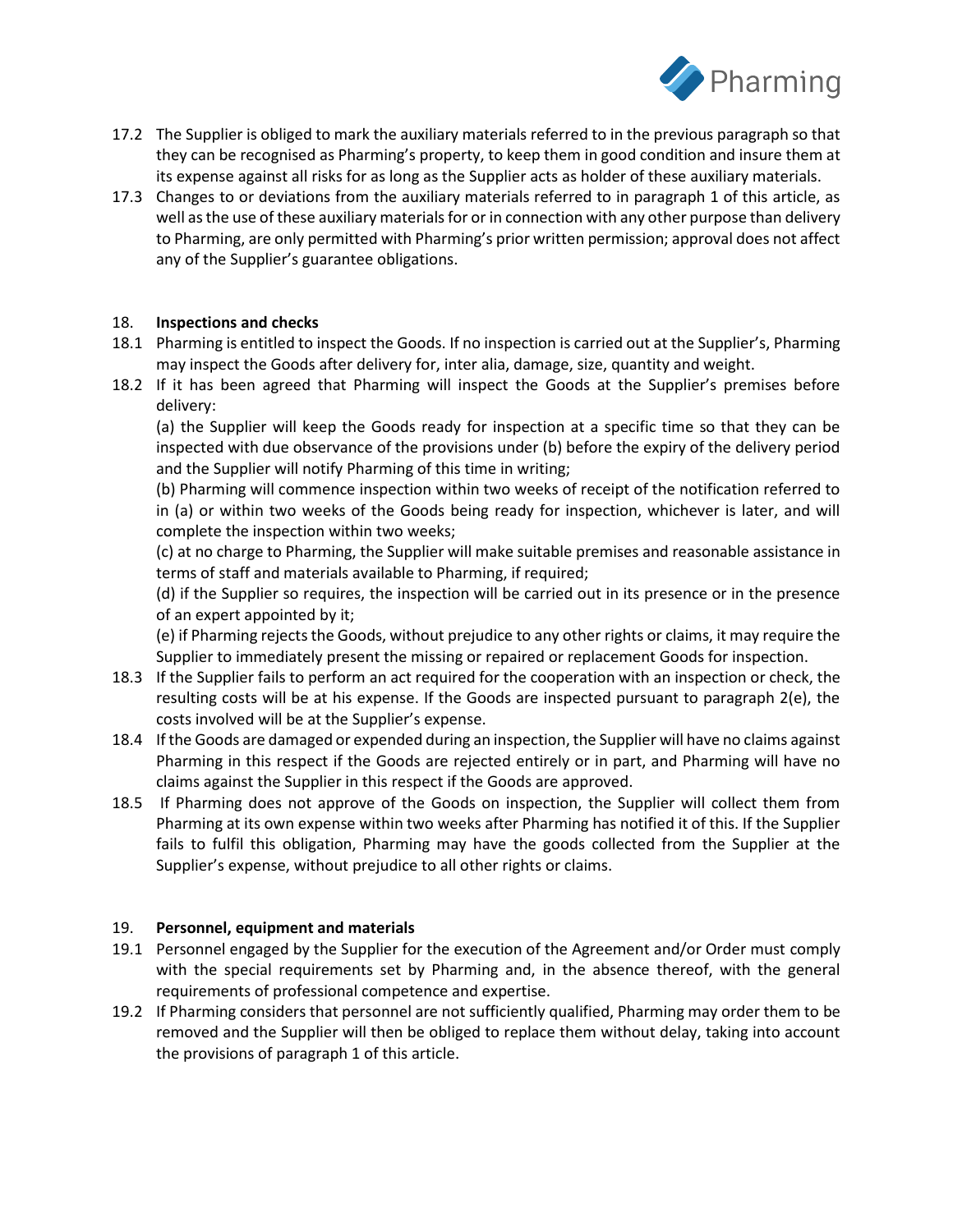

- 19.3 Pharming is entitled to check and inspect all materials and equipment to be used by the Supplier for the execution of the Agreement and/or Order and to identify personnel involved by the Supplier in the execution of the Agreement and/or Order.
- 19.4 For the application of these Purchasing Conditions, the Supplier's personnel are deemed to include third parties that the Supplier has involved for the execution of the Agreement and/or Order.

## 20. **Pharming's site and buildings**

- 20.1 Prior to commencing the execution of the Agreement and/or Order, the Supplier must familiarise itself with the circumstances at the Pharming site and in the buildings where the work is to be performed, which may affect the execution of the Agreement and/or Order.
- 20.2 The Supplier bears the risk and cost of delays in the execution of the Agreement and/or Order caused by any of the circumstances referred to above.

### 21. **Work on Pharming's site/in its buildings**

- 21.1 The Supplier will ensure that its presence and that of its personnel on Pharming's site or in its buildings do not hinder the undisturbed progress of Pharming's work or of the work of third parties.
- 21.2 Before starting to execute the Agreement and/or Order, the Supplier and its personnel must acquaint themselves with the contents of the instructions and rules that apply on Pharming's site or in its buildings, including those in relation to safety, health and the environment, and they must conduct themselves accordingly.

If requested, the Supplier and its personnel will participate in digital or other safety training provided by Pharming.

21.3 Pharming will provide a copy of the aforementioned instructions and rules to the Supplier at the Supplier's request.

#### 22. **Right to audit**

- 22.1 The Supplier's documents, including but not limited to financial records, written policies and procedures, subcontractor records (including bids from providers accepted and rejected), original quotations, work lists, correspondence, order modification records (including documentation of negotiated settlements), and any other supporting evidence necessary to substantiate actual or reimbursable costs in connection with the Agreement and/or Order (all of the foregoing hereinafter referred to as '**Documents**'), must be accessible for inspection and may be verified and/or copied, during business hours, by Pharming's representative or authorised agent insofar as it is necessary to assess and verify any invoices, payments or claims submitted by the Supplier or its beneficiaries in the context of the Agreement and/or Order. These Documents will also include, but not be limited to, those documents required to assess and check direct and indirect costs (including overhead allocations) as they may relate to the actual costs in the context of the Agreement and/or Order.
- 22.2 For the purpose of these audits, inspections, investigations and assessments, Pharming's representative or authorised agent must have access to the Documents for the duration of the Agreement and/or Order and for three (3) years from the date of final payment by Pharming to the Supplier in the context of the Agreement and/or Order. This may be longer if it concerns a warranty period.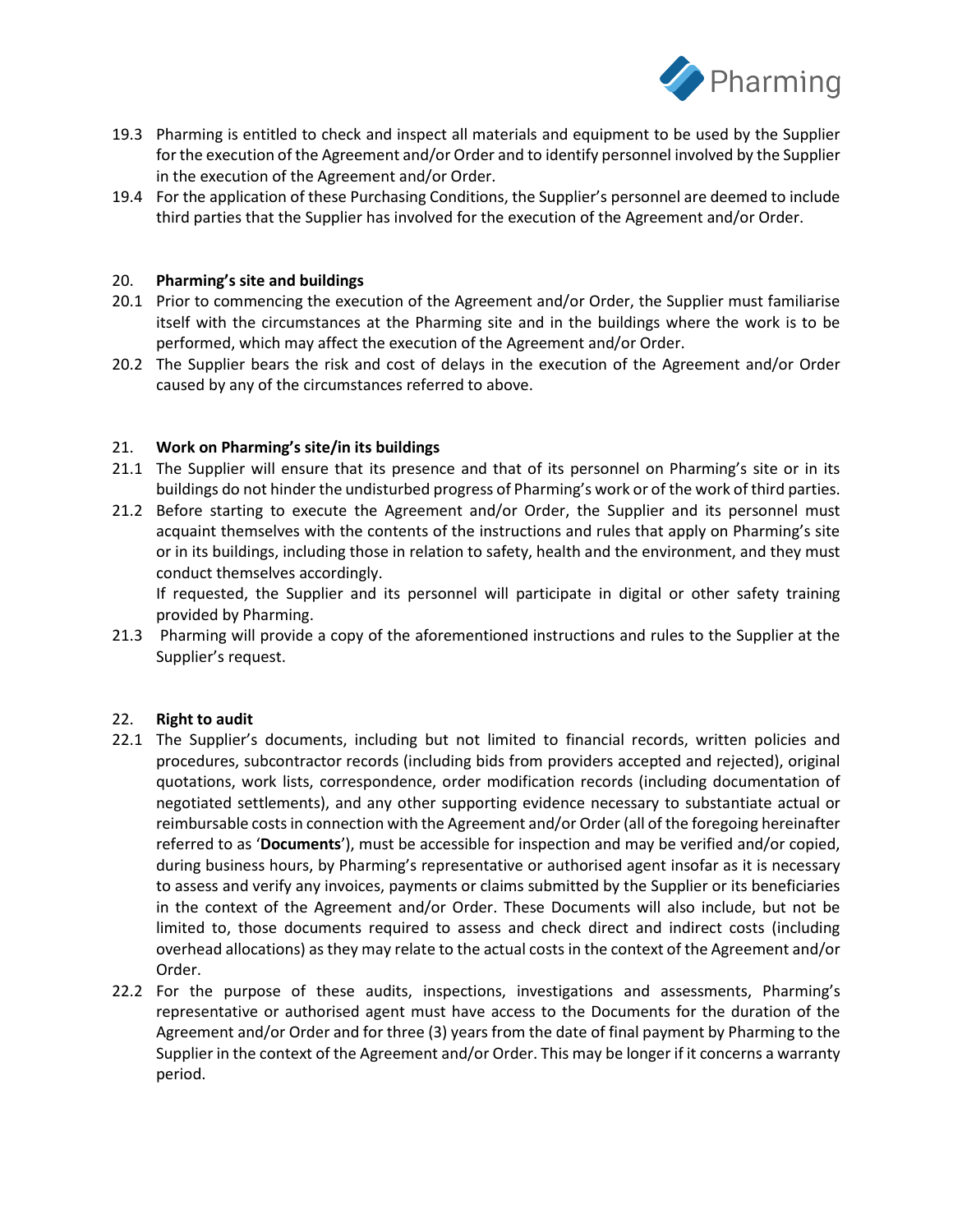

22.3 Pharming's representative or authorised agent must have access to the Supplier's facilities and all Documents relating to the Goods and must be given an adequate and appropriate working space so that he/she can conduct the audits in accordance with this article. Pharming's representative or authorised agent will notify the Supplier in writing within a reasonable period of time prior to the intended audits.

# 23. **Ethical business practices/conflicts of interest/the Pharming Code of Conduct**

23.1 During the execution of the Agreement and/or Order, the Supplier will observe business practices that are in accordance with the letter and spirit of the applicable laws and regulations, as follows: (a) All transactions in connection with the Agreement and/or Order will be accurately recorded in the Supplier's books and no payments will be made, whether in cash or otherwise, directly or indirectly, to government officials or to persons acting on their behalf or to representatives of other companies with a view to influencing government decisions or actions in areas where Pharming operates.

(b) The Supplier will perform the agreed work in such a way that Pharming does not suffer any losses as a result and is not embarrassed by any actual or apparent conflict of interest, and will require all subcontractors to adhere to this same policy in connection with the Agreement and/or Order.

- 23.2 Pharming endeavours to hold itself and its suppliers to the highest ethical standards, including basic human rights, equal treatment, healthy working conditions, respect for the environment, providing sound management systems and conducting business in an ethical manner. Without negating the Supplier's obligations under these Purchasing Conditions and without violating any guarantees, obligations or other provisions of these Purchasing Conditions, the Supplier hereby agrees to do its best to conform with the letter and spirit of the Pharming Code of Conduct. A copy of the most up-to-date version is available on [Pharming's website](https://usir.pharming.com/static-files/2a8bef0e-b0fd-4123-889c-1c283b146e75). The Supplier will provide all documentation that Pharming may reasonably request to demonstrate compliance with the code.
- 23.3 Pharming is entitled to cancel the Agreement and/or Order if the Supplier, its employees, agents, representatives, subcontractors, consultants or temporary contractors do not comply with the said business practices.

### 24. **Data privacy**

Both parties will comply with the legislation on personal and other data protection with respect to the obligations arising from the Agreement and/or Order. For the purposes of this clause, 'legislation on personal and other data protection' means all applicable data protection or personal data protection laws to which both parties are subject in connection with the Agreement and/or Order, where applicable. In the event that personal data is processed in the context of the Agreement and/or Order, the Parties will enter into a separate data processing agreement.

#### 25. **Disputes**

- 25.1 The legal relationship between Pharming and the Supplier is governed by the laws of the Netherlands, with the exclusion of the applicability of the Vienna Sales Convention.
- 25.2 All disputes arising from or connected with these Purchasing Conditions, an Agreement or an Order will in the first instance be heard exclusively by the competent court of the District Court of The